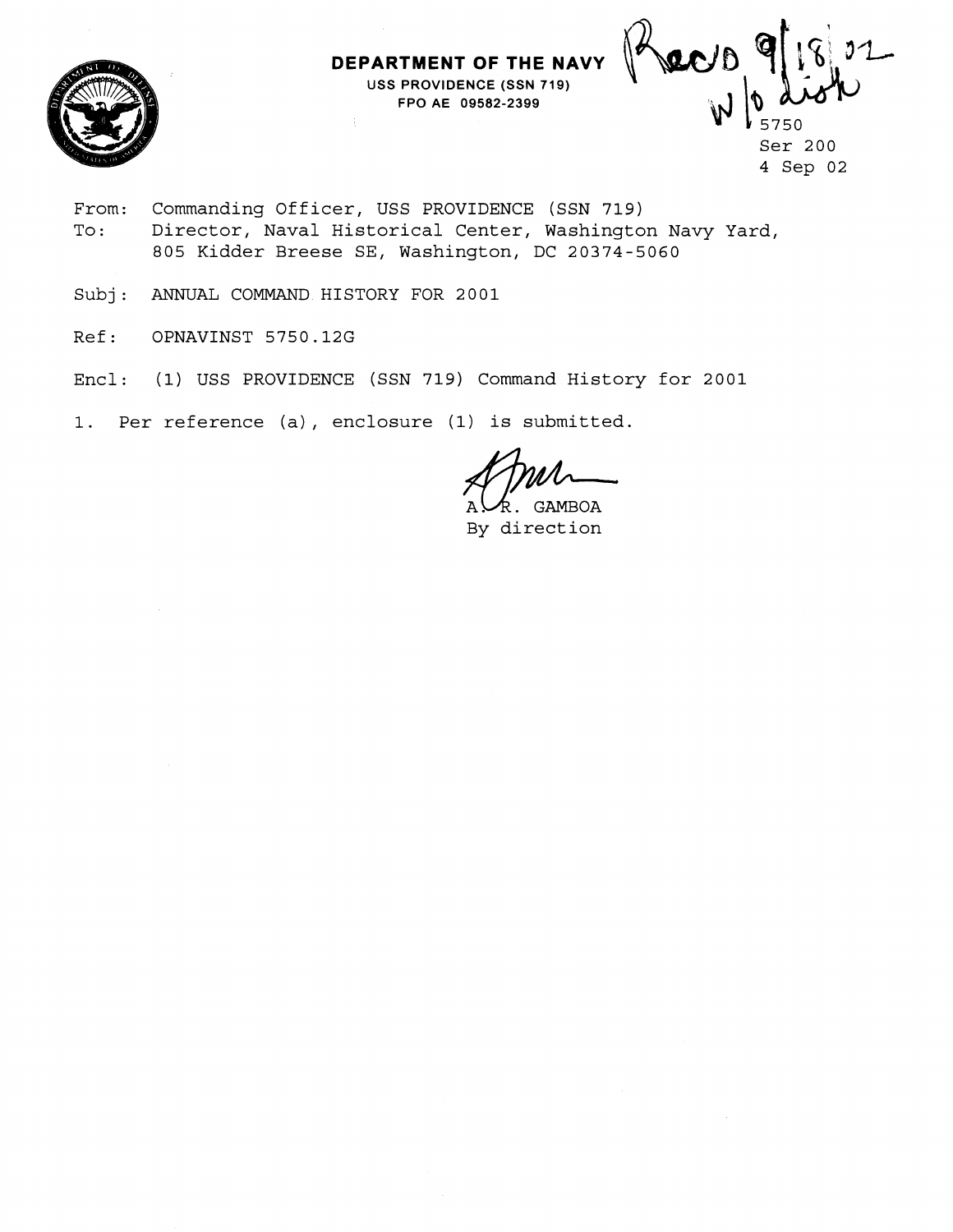## **USS PROVIDENCE (SSN 719) COMMAND HISTORY** - **2001**

COMMAND COMPOSITION AND ORGANIZATION: 1 January - 31 December 2001 Commander, Submarine Force,<br>U.S. Atlantic Fleet: VADM E. P. GIAMBIASTANI Commander, Submarine Group 2: RADM J. B. PADGETT, III RADM M. C. TRACY Commander, Submarine Squadron 4: CAPT G. E. MANASKIE Commanding Officer, USS PROVIDENCE (SSN 719):CDR S. B. BAWDEN CDR J. H. KAN

Homeported: Groton, Connecticut Unit Identification Code: 21029

## CHRONOLOGY:

| $01$ Jan $01-01$ Jan $16$   | Inport Groton, CT Holiday, TYPE TRAINING              |
|-----------------------------|-------------------------------------------------------|
| $01$ Jan $16 - 01$ Jan $19$ | NBOA's Communication exercise with Battlegroup        |
| 01Jan19-01Feb26             | Inport Groton POM-2 Upkeep                            |
| 01Feb19-21Feb21             | Microbalancing SSTG's                                 |
| 01Feb25-01Feb25             | Fast Cruise                                           |
| 01Feb26-01Mar30             | CPOA's and PROA's for Battlegroup Exercises,          |
|                             | COMPTUEX, TORPEX and ISE                              |
| $01$ Mar $15$               | Emergent Repairs in Roosevelt Roads Puerto Rico       |
| $01$ Mar $30-01$ Apr $26$   | Ship's Force Upkeep, Type Training, Standdown         |
| 01Apr26-01May11             | Transit to Mediterranean, Battle Group Exercises, ISE |
| 01May11-01May17             | Port Call, Toulon France                              |
| 01May17-01May18             | Transit to La Maddalena, Italy                        |
| 01May18-01May29             | Ship's Force Upkeep La Maddalena, Italy               |
| 01May29-01Jun01             | Transit to Cartagena, Spain, ISE                      |
| 01Jun01-01Jun05             | Port Call, Cartegena, Spain (Ship Anchored)           |
| 01Jun05-01Jun07             | Transit to Rota, Spain, ISE                           |
| 01Jun07-01Jun10             | Port Call, Rota Spain                                 |
| 01Jun10-01Jun22             | TAPON Exercise, ISE                                   |
| 01Jun22                     | Personnel Transfer, Cartagena, Spain                  |
| 01Jun22-01Jul16             | Underway Operations                                   |
| 01Jul16                     | Personnel Transfer, Augusta Bay, Italy                |
| 01Jul16-01Jul19             | ISE, ERR                                              |
| 01Jul19                     | Personnel Transfer, La Maddalena, Italy               |
| 01Jul19-01Jul20             | Weapons Systems Readiness Review                      |
| 01Jul20-01Jul22             | Ship's Force Upkeep, La Maddalena, Italy              |
| 01Jul22-01Aug05             | Transit to Suez Canal, ISE                            |
| $01Auq05 - 01Auq13$         | Port Call Mina Sulman, Bahrain                        |
| 01Auq13-01Sep06             | Underway Operations                                   |
| 01Sep06-01Sep07             | Port Call Mina Sulman, Bahrain                        |

Enclosure (1)